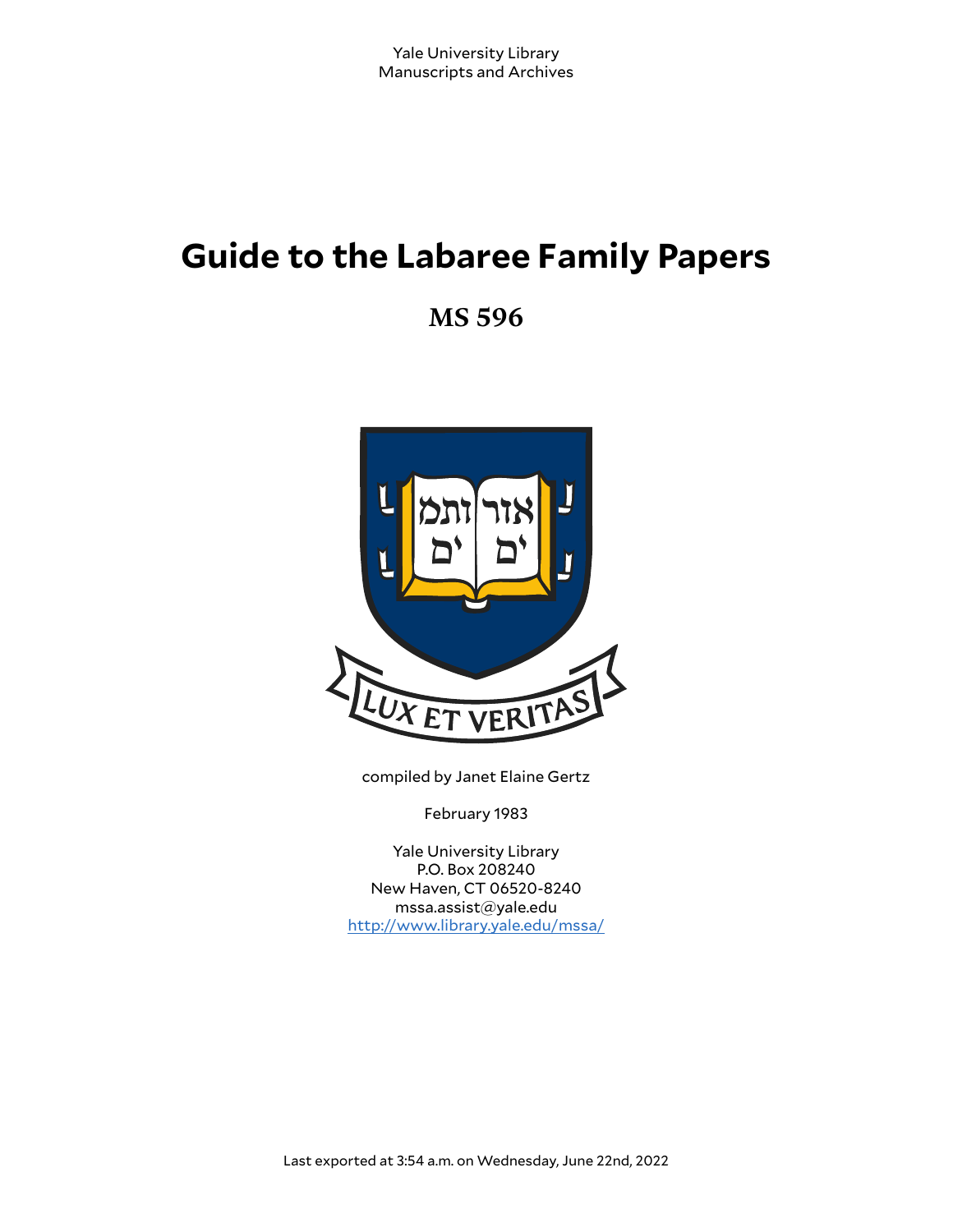## **Table of Contents**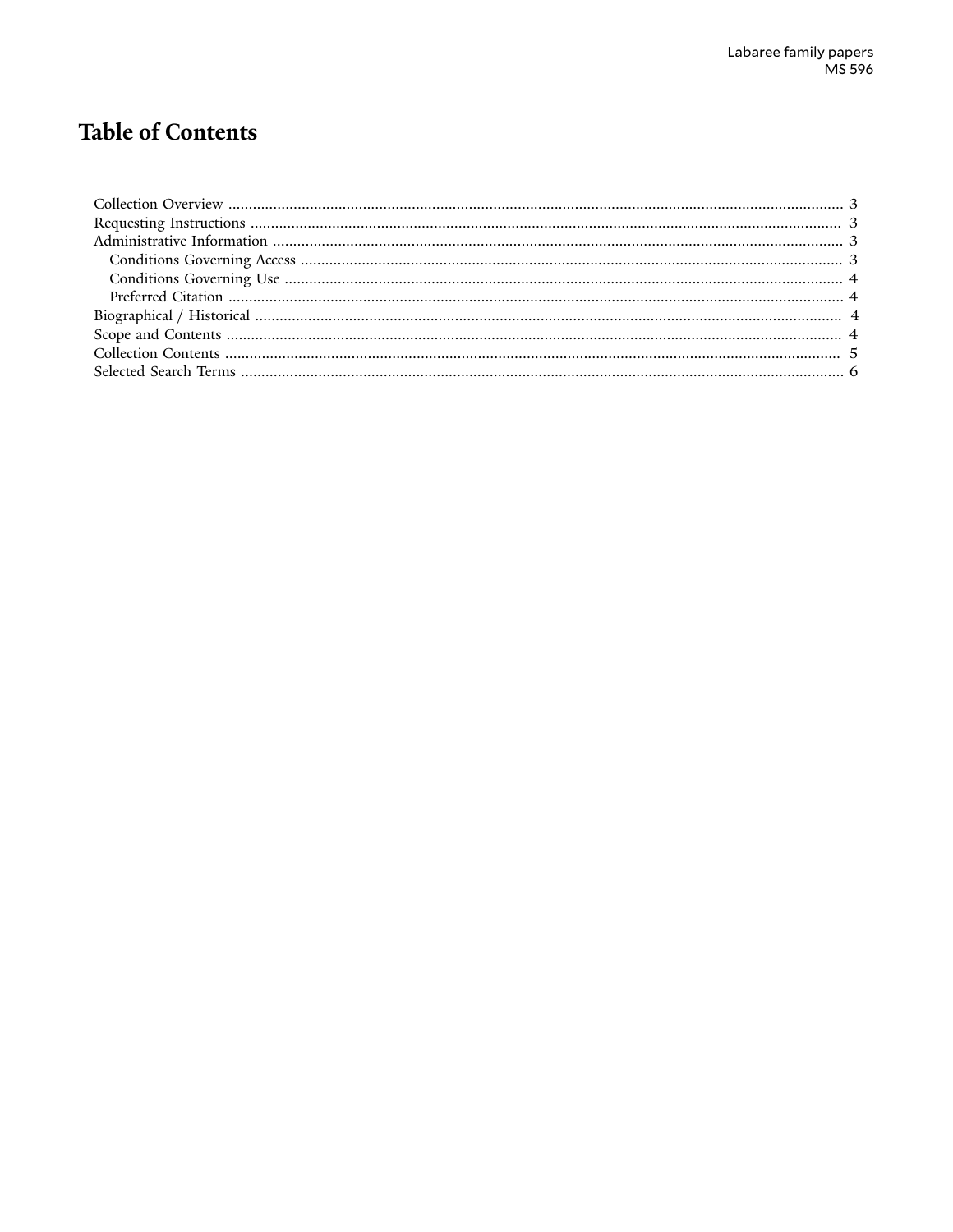### <span id="page-2-0"></span>**Collection Overview**

|                                     | <b>REPOSITORY:</b> Manuscripts and Archives<br><b>Yale University Library</b><br>P.O. Box 208240<br>New Haven, CT 06520-8240<br>msa. assist@yale.edu<br>http://www.library.yale.edu/mssa/                                                                                                                                                                                                                                                                                                                                            |
|-------------------------------------|--------------------------------------------------------------------------------------------------------------------------------------------------------------------------------------------------------------------------------------------------------------------------------------------------------------------------------------------------------------------------------------------------------------------------------------------------------------------------------------------------------------------------------------|
| <b>CALL NUMBER: MS 596</b>          |                                                                                                                                                                                                                                                                                                                                                                                                                                                                                                                                      |
|                                     | <b>CREATOR:</b> Labaree family                                                                                                                                                                                                                                                                                                                                                                                                                                                                                                       |
|                                     | <b>TITLE:</b> Labaree family papers                                                                                                                                                                                                                                                                                                                                                                                                                                                                                                  |
|                                     | <b>DATES: 1801-1954</b>                                                                                                                                                                                                                                                                                                                                                                                                                                                                                                              |
| PHYSICAL DESCRIPTION: 1 linear foot |                                                                                                                                                                                                                                                                                                                                                                                                                                                                                                                                      |
| <b>LANGUAGE: English</b>            |                                                                                                                                                                                                                                                                                                                                                                                                                                                                                                                                      |
|                                     | <b>SUMMARY:</b> The principal figures in these papers are Benjamin Labaree and his wife,<br>Eliza Paul Capen Labaree. Their papers consist of courtship letters and other<br>correspondence (1831-1835), his autobiography written in 1879 and five of<br>her school notebooks compiled while she was at the Ipswich Academy (ca.<br>1829-1830). Also in the papers is a sketchbook by James McIntosh, and a<br>collection of family letters (1917-1919) edited by Leonard Woods Labaree and<br>abridged by Rachel Capen Schauffler. |
|                                     | <b>ONLINE FINDING AID:</b> To cite or bookmark this finding aid, please use the following link: https://<br>hdl.handle.net/10079/fa/mssa.ms.0596                                                                                                                                                                                                                                                                                                                                                                                     |

## <span id="page-2-1"></span>**Requesting Instructions**

To request items from this collection for use in the Manuscripts and Archives reading room, please use the request links in the HTML version of this finding aid, available at [https://hdl.handle.net/10079/fa/](https://hdl.handle.net/10079/fa/mssa.ms.0596) [mssa.ms.0596.](https://hdl.handle.net/10079/fa/mssa.ms.0596)

To order reproductions from this collection, please go to [http://www.library.yale.edu/mssa/](http://www.library.yale.edu/mssa/ifr_copy_order.html) [ifr\\_copy\\_order.html.](http://www.library.yale.edu/mssa/ifr_copy_order.html) The information you will need to submit an order includes: the collection call number, collection title, series or accession number, box number, and folder number or name.

Key to the container abbreviations used in the PDF finding aid:

b. box f. folder

## <span id="page-2-2"></span>**Administrative Information**

#### <span id="page-2-3"></span>**Conditions Governing Access**

The materials are open for research.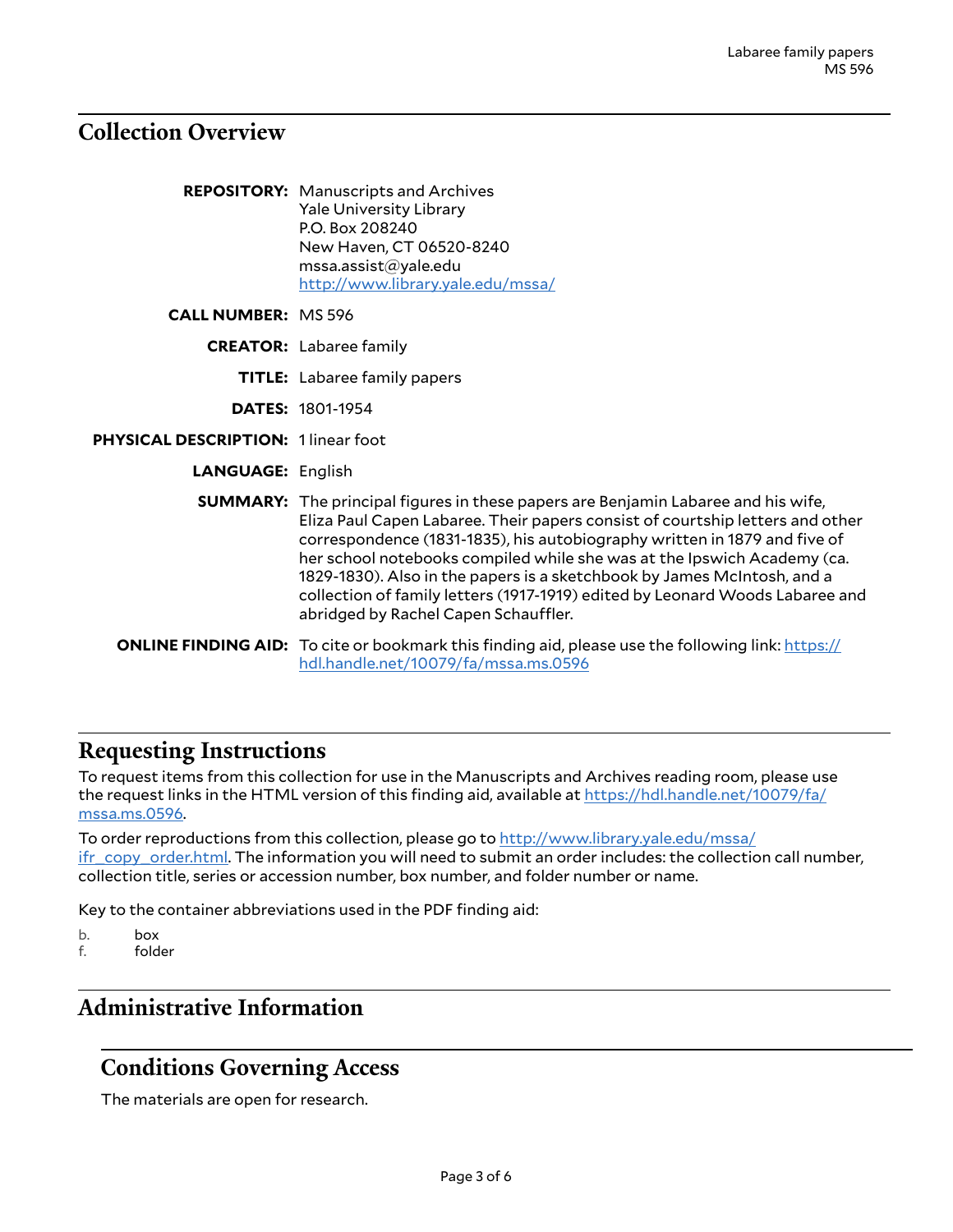## <span id="page-3-0"></span>**Conditions Governing Use**

Unpublished materials authored or otherwise produced by the creator(s) of this collection are in the public domain. There are no restrictions on use. Copyright status for other collection materials is unknown. Transmission or reproduction of materials protected by U.S. Copyright Law (Title 17, U.S.C.) beyond that allowed by fair use requires the written permission of the copyright owners. Works not in the public domain cannot be commercially exploited without permission of the copyright owners. Responsibility for any use rests exclusively with the user.

### <span id="page-3-1"></span>**Preferred Citation**

Labaree Family Papers (MS 596). Manuscripts and Archives, Yale University Library.

## <span id="page-3-2"></span>**Biographical / Historical**

For a chart outlining the genealogical relations of the Labaree-Schauffler family, please consult the [Genealogical](http://mssa.altfindingaids.library.yale.edu/mssa.ms.0596/mssa_ms_0596_genealogical_chart.pdf) Chart.

### <span id="page-3-3"></span>**Scope and Contents**

The Labaree Family papers bring together items pertaining to two generations of the Labaree family and the related Schauffler family. The older generation is represented by Benjamin Labaree (1801-1883) and his wife, Eliza Paul Capen (1804?-1835). Preserved here are twenty-four letters (1831-1835) exchanged between them during their courtship and short marriage, containing serious discussions of religion and marriage, and three letters to Eliza's mother, the second of which gives an account of Eliza's death. Benjamin Labaree's unpublished autobiography covers the same period of time and fleshes out the story of their experiences as missionaries and teachers on the Tennessee frontier. He also describes his earlier life as a teacher in North Carolina in the 1820s and his study at Dartmouth College and Andover Theological Seminary. Both the letters and the autobiography reveal a continuing interest in the lives and customs of the people among whom he lived, and particularly in the effects of slavery on both blacks and whites. Labaree also incorporates into his autobiography some family history, recounting the capture by Indians of his grandfather in the 1740s.

Five school notebooks of Eliza P. Capen are included in the collection; these were presumably compiled while she was a teacher at Miss Gilpah Grant's Ipswich Academy, ca. 1829-1830. With these is a transcript of her notes on pedagogy, reprinted in *The New England Quarterly* for September 1947.

The Labaree-Schauffler family is represented by Benjamin Labaree's great-grandson, Leonard Woods Labaree, a typescript of whose abridgment of "The Christian Fiend" by Rachel Capen Schauffler is included here. This work consists of transcripts of letters to and from Schauffler and Labaree family members and others during World War I. Labaree in his introduction speaks of it as a "common record... of the general experience and a cross-section of the military service...." Included are letters from men in training camps and at the front and from nurses and other women serving overseas.

Other items in the Labaree Family papers are a sermon by Dr. Codman and a sketchbook of James McIntosh, both presumably possessions of Eliza or Benjamin Labaree, and several newspaper clippingsaboutthe Schauffler family. Typed manuscripts of Benjamin Labaree and the correspondence have been made.

These papers were given to Yale University by Leonard Woods Labaree in 1939 and 1948.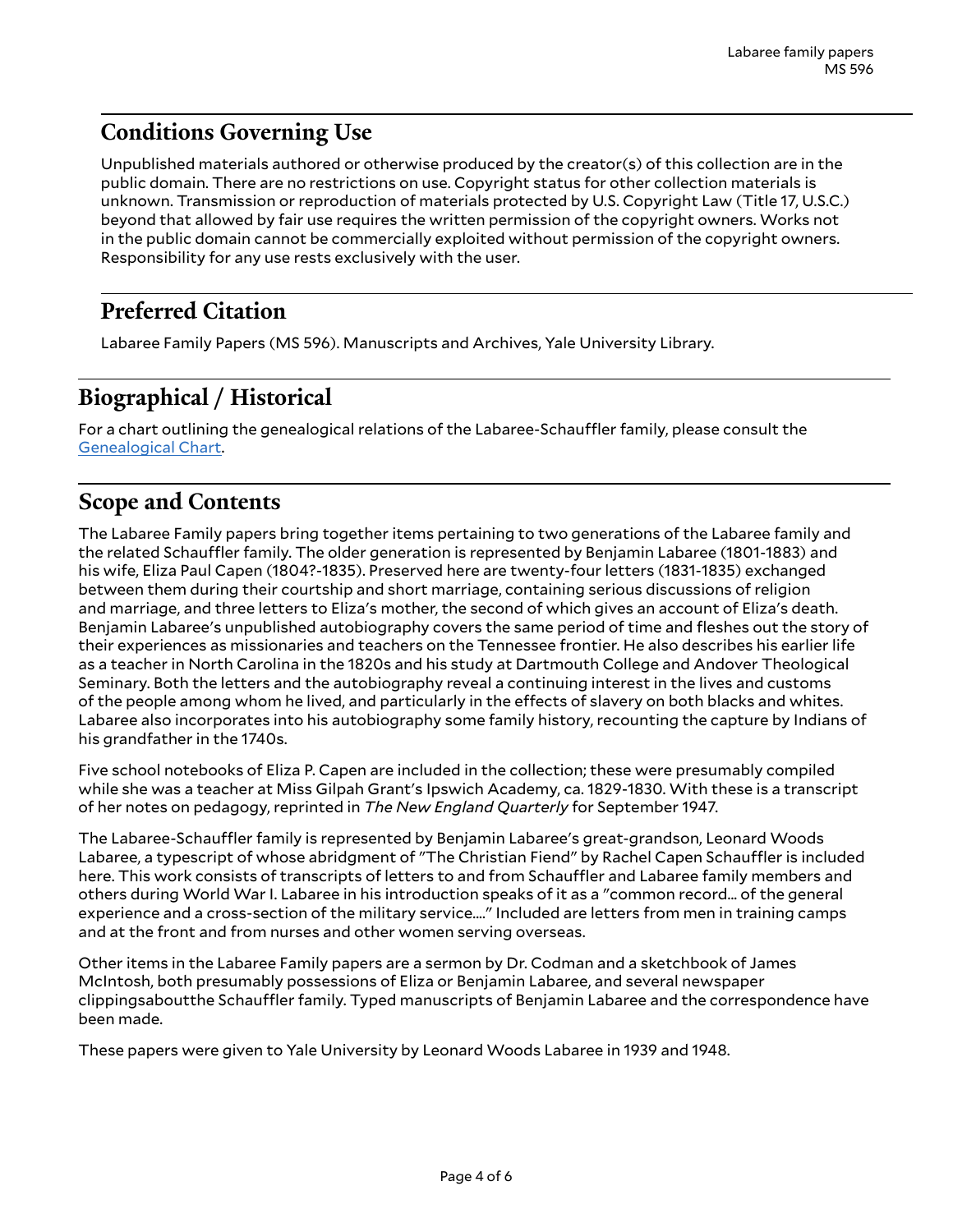## <span id="page-4-0"></span>**Collection Contents**

Labaree, Benjamin (1801-1883) and Eliza (Capen) Labaree (1804?-1835): correspondence

| b. 1, f. 1      | Originals                                                                                                                                                            | 1831-1835, 1845 |
|-----------------|----------------------------------------------------------------------------------------------------------------------------------------------------------------------|-----------------|
| b. 1, f. 2      | Typed transcripts                                                                                                                                                    |                 |
|                 | Labaree, Benjamin (1801-1883): autobiography                                                                                                                         |                 |
| b. 1, f. 3      | Original                                                                                                                                                             | 1879            |
| b. 1, f. 4      | Typed transcript                                                                                                                                                     |                 |
|                 | Labaree, Eliza Paul (Capen) (1804?-1835)                                                                                                                             |                 |
| b. 1, f. 5      | 5 school workbooks                                                                                                                                                   | [ca. 1829-1839] |
|                 | "Zilpah Grant and the Art of Teaching: 1829, As Recorded by Eliza Paul<br>Capen," reprinted from The New England Quarterly, Vol. 20<br>English                       | 1947 September  |
| b. 1, f. 6      | [Codman, Dr. ?]: sermon<br>English                                                                                                                                   | 1830 July 4     |
| b. 1, f. 7      | McIntosh, James: sketchbook                                                                                                                                          | 1801            |
| b. 2, f. 8 - 11 | Schauffler, Rachel Capen, ed.: "The Christian Fiend: Being the War-Time<br>Correspondence of the Schauffler Family, 1917-1919"; abridged by Leonard Woods<br>Larabee | undated         |
| b. 2, f. 12     | Schauffler family: newspaper clippings                                                                                                                               | 1940, 1954      |